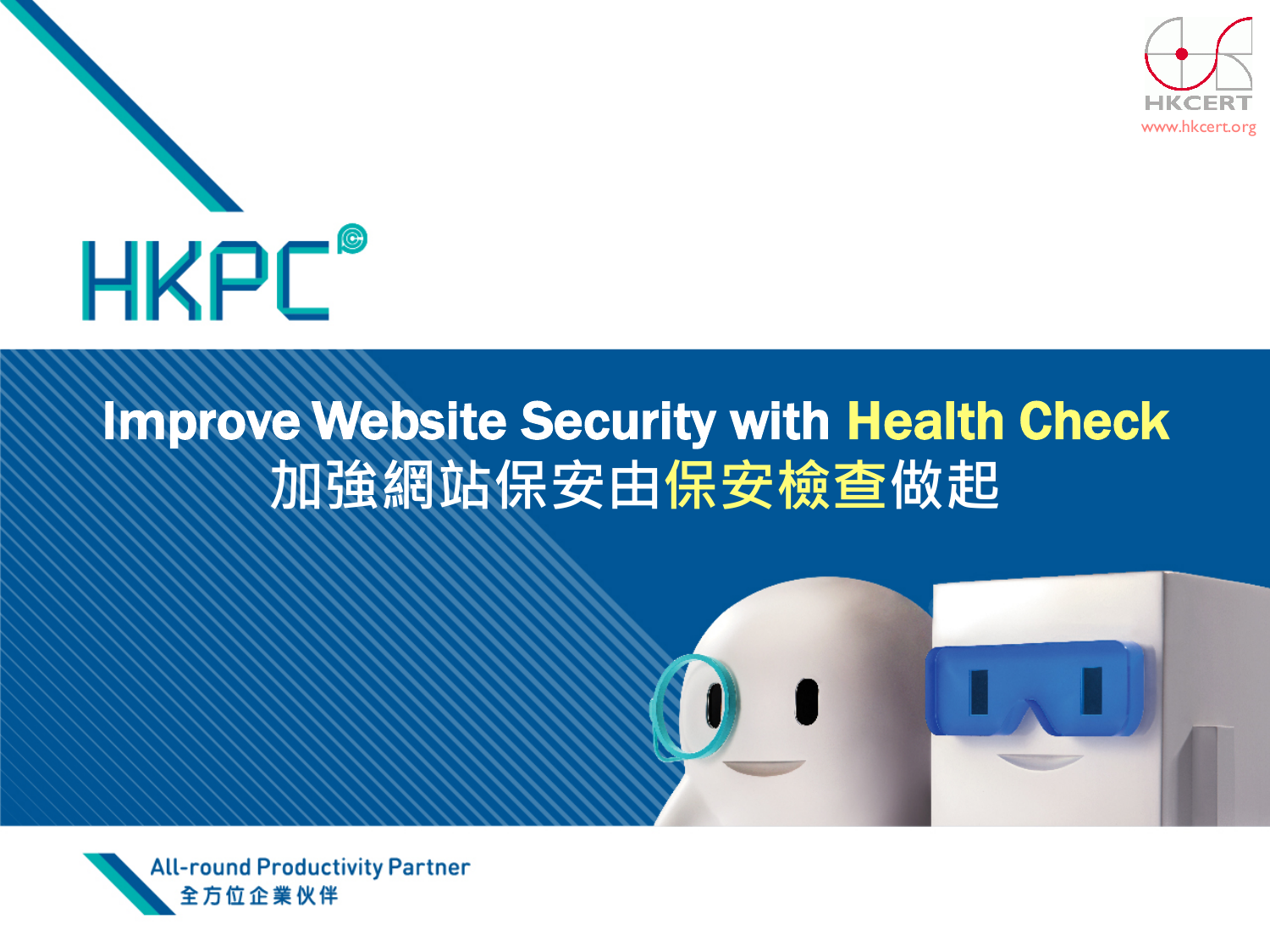#### Agenda www.hkce



- 1. Understand the motive of hacking your website.
- 2. Impacts resulted from a hacked website.
- 3. Understand how easy to hack a vulnerable website.
- 4. Improve and maintain website security  $\rightarrow$  starting from 'health check'

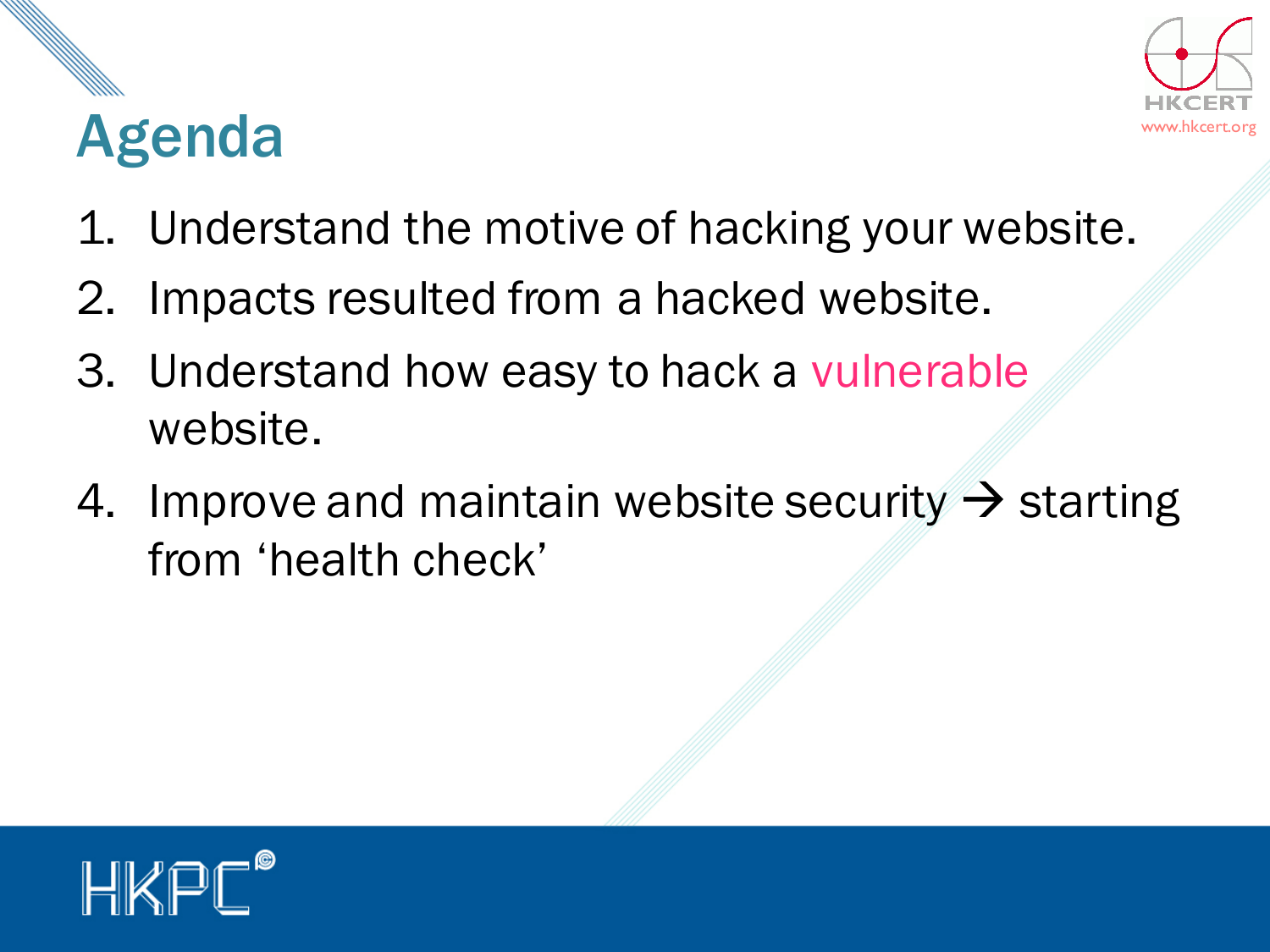#### Cybercriminal Activities

| <b>Objective</b>                             | $\bullet$<br>\$<br>\$<br>\$<br>\$<br>\$<br>$\bullet$<br>\$<br>\$<br>\$                                                                                                                                                                                                                                                                                                                                                                                                                                                                                                                                                         |  |  |
|----------------------------------------------|--------------------------------------------------------------------------------------------------------------------------------------------------------------------------------------------------------------------------------------------------------------------------------------------------------------------------------------------------------------------------------------------------------------------------------------------------------------------------------------------------------------------------------------------------------------------------------------------------------------------------------|--|--|
| <b>Valuables</b><br><b>How to</b><br>achieve | <b>Data</b><br>敲詐/破壞<br>$\forall$ Financial information (e.g. online banking<br>Extortion/Vandalism (interrupt business operation)<br>credentials, payment processor, POS etc.)<br>$\hat{\mathcal{K}}$ Interrupt website (e.g. DDoS)<br>$\sqrt{x}$ Personal information (e.g. PII, health<br>$\hat{\mathbb{X}}$ 'Lock' files/data (e.g. ransomware)<br>record etc.)<br>$\hat{\mathbb{X}}$ Intellectual property<br>$\sqrt{x}$ Phishing (e.g. scam email/website)<br>$\sqrt{x}$ Encrypt files/data (e.g. ransomware)<br>$\vec{\mathcal{X}}$ Advanced persistent threat (APT)<br>$\sqrt{x}$ Distributed denial of service (DDoS) |  |  |
| <b>Tools &amp;</b><br><b>resources</b>       | $\hat{\mathbf{x}}$ Server for hosting scam website<br>$\sqrt{x}$ Server for sending scam/spam email<br><b>'Provided' by YOUR</b><br>vulnerable website<br>$\hat{\mathbf{x}}$ Server for hosting malware<br>$\hat{\mathbf{x}}$ Bandwidth for launching DDoS                                                                                                                                                                                                                                                                                                                                                                     |  |  |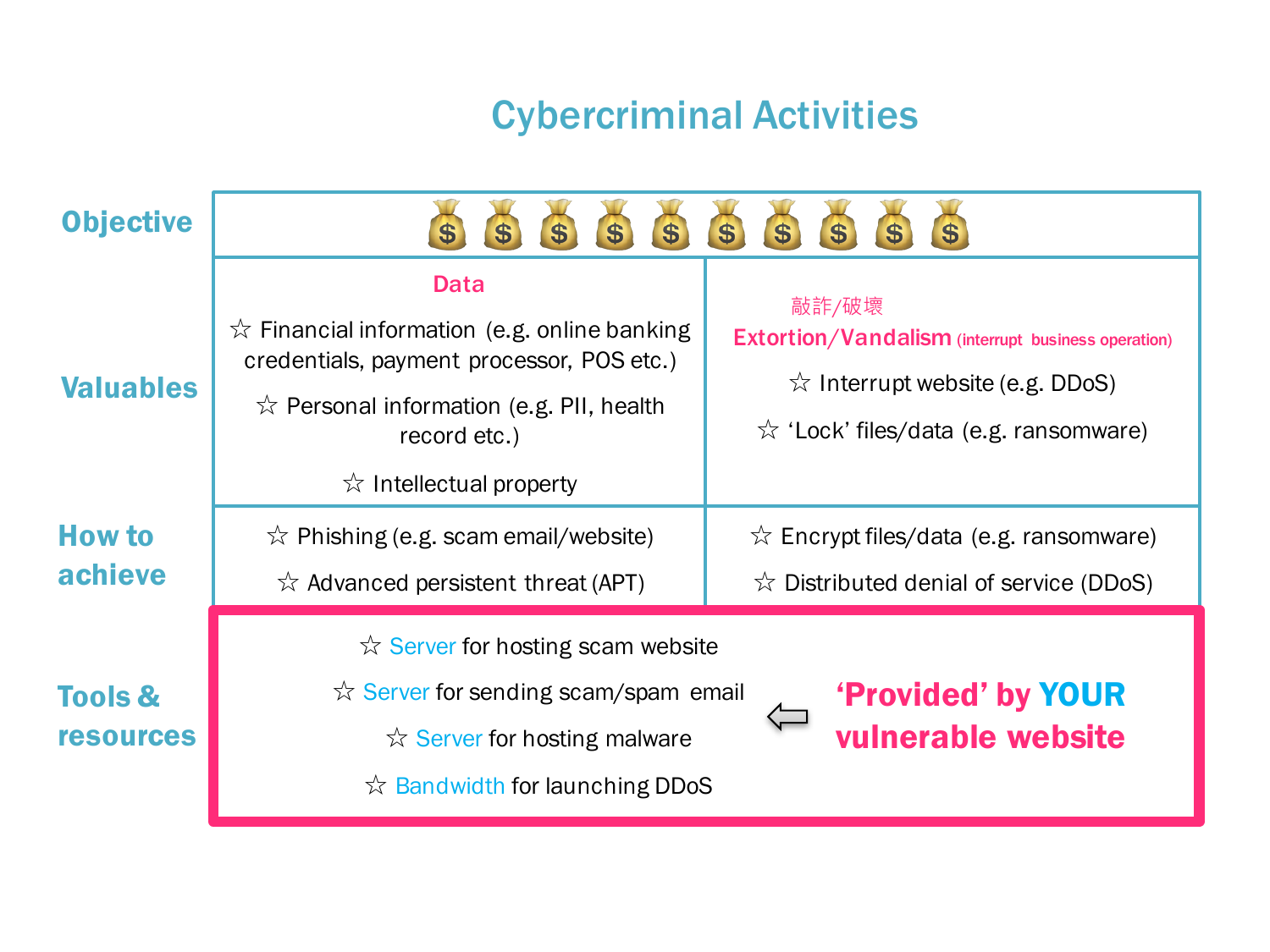



#### Motive of hacking your website

| Your website has                                  | Criminals can get                                   |  |
|---------------------------------------------------|-----------------------------------------------------|--|
| Powerful CPU and bandwidth<br>(you got a server!) | Use your power $\rightarrow$ DDoS<br>attack others  |  |
| 24 x 7 service                                    | 24 x 7 phishing/malware<br>hosted in your site      |  |
| <b>Visitors</b>                                   | Put malware in your site to<br>infect your visitors |  |

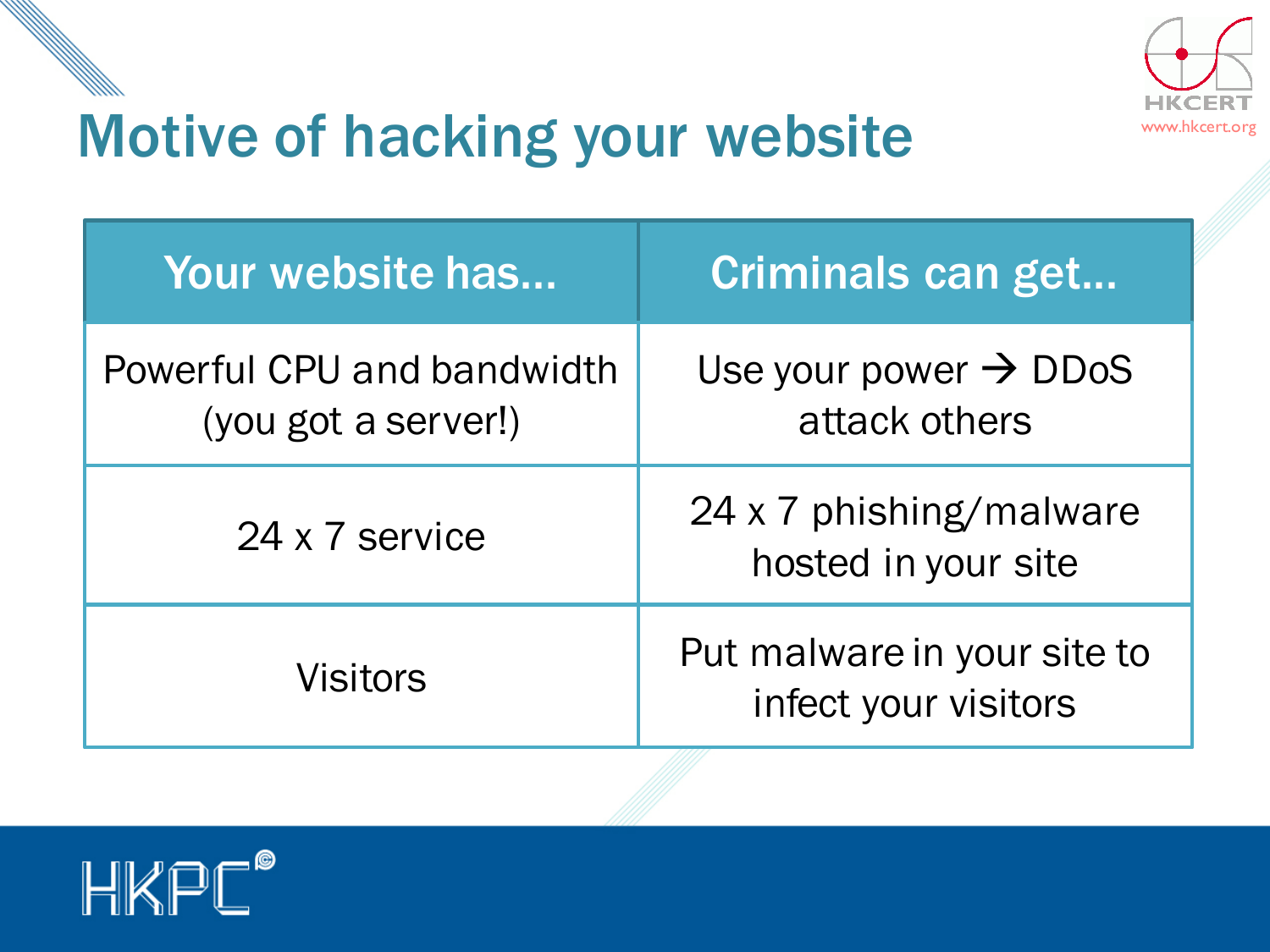



| <b>Technical</b>                                                                                                                                                                                                                                                                                                                      | <b>Business</b>                                                                                                                                                                                                                                                                                                                                                                       |  |
|---------------------------------------------------------------------------------------------------------------------------------------------------------------------------------------------------------------------------------------------------------------------------------------------------------------------------------------|---------------------------------------------------------------------------------------------------------------------------------------------------------------------------------------------------------------------------------------------------------------------------------------------------------------------------------------------------------------------------------------|--|
| Take control of server (e.g. web<br>shell)<br>Execute arbitrary code<br>$\bullet$<br><b>File traversal</b><br>$\bullet$<br>Take control of database<br><b>Gain admin privilege</b><br>$\bullet$<br>Dump data<br>$\bullet$<br><b>Website/Mail server blacklisted</b><br>by Google / anti-virus app /<br>firewall / mail server gateway | Interrupt business operation:<br>No website as taken down for fixing<br>Lost in communication as<br>website/mail server blacklisted<br>Reputation (e.g. what if every customer<br>infected with ransomware after visiting<br>your site)<br>Possible compliance/legal consequence:<br>$\bullet$<br>Authority investigation (e.g. PCPD)<br>Law enforcement investigation (in<br>theory) |  |
|                                                                                                                                                                                                                                                                                                                                       | <b>Class action lawsuit</b>                                                                                                                                                                                                                                                                                                                                                           |  |

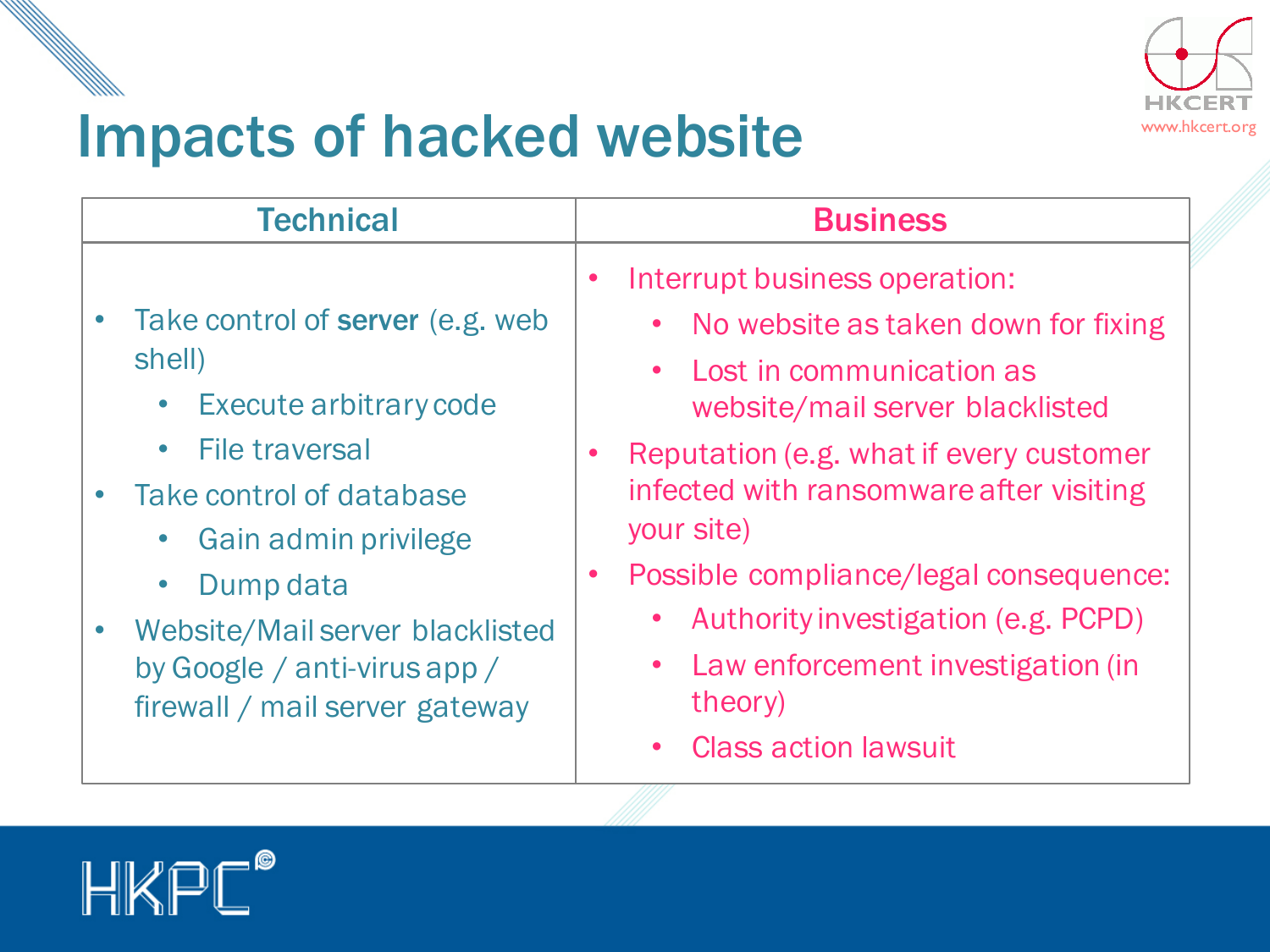C



☆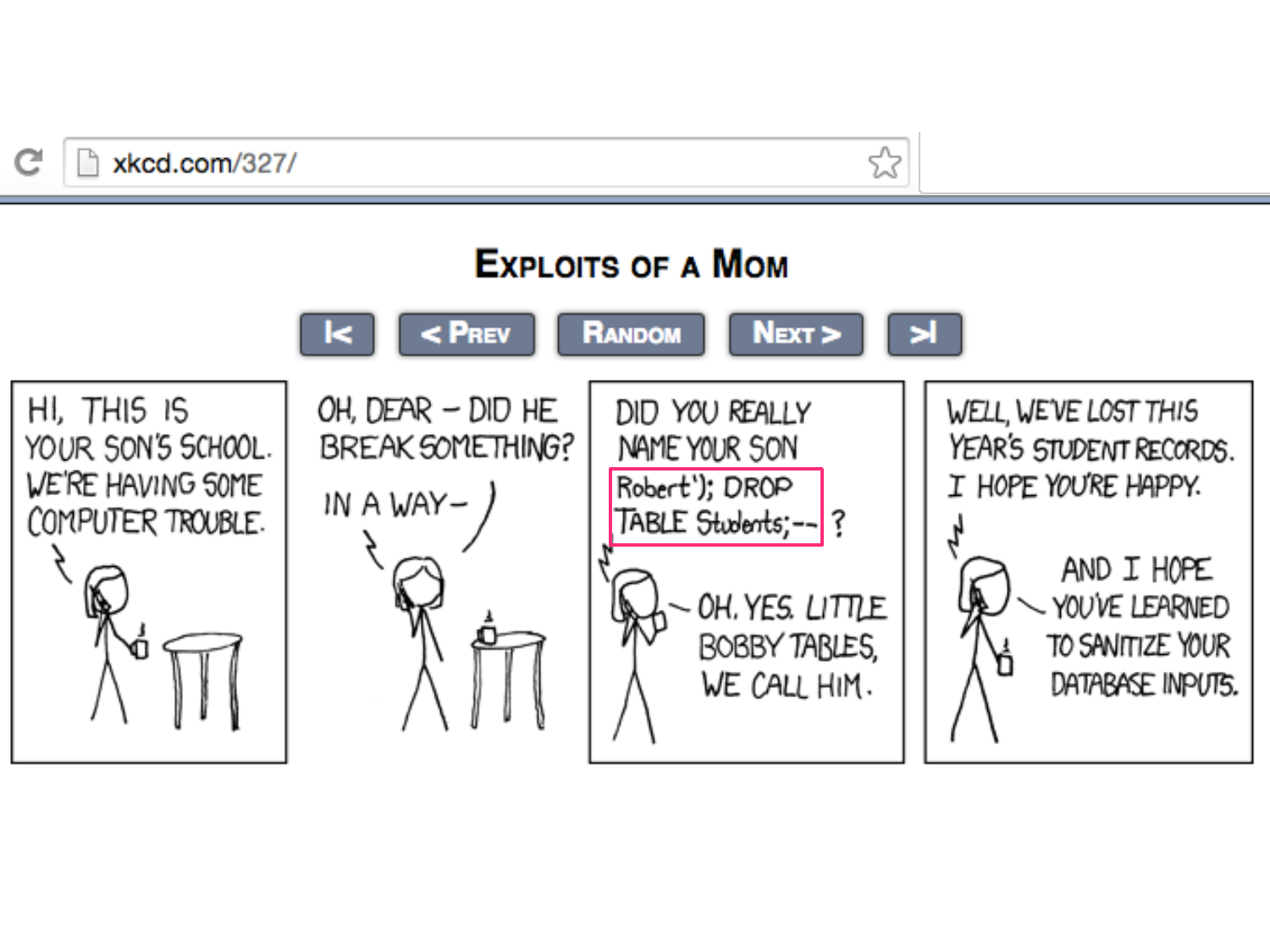



# $\begin{picture}(180,10) \put(0,0){\vector(1,0){180}} \put(10,0){\vector(1,0){180}} \put(10,0){\vector(1,0){180}} \put(10,0){\vector(1,0){180}} \put(10,0){\vector(1,0){180}} \put(10,0){\vector(1,0){180}} \put(10,0){\vector(1,0){180}} \put(10,0){\vector(1,0){180}} \put(10,0){\vector(1,0){180}} \put(10,0){\vector(1,0){180}} \put(10,0){\vector(1,0){180}}$

| Break the perimeter $\rightarrow$ guess or get<br>the admin password |                                                                        | Without breaking any perimeter $\rightarrow$<br>abuse website vulnerabilities                                                        |  |
|----------------------------------------------------------------------|------------------------------------------------------------------------|--------------------------------------------------------------------------------------------------------------------------------------|--|
|                                                                      | Infect your computer (e.g. keylogged<br>admin password).               | Abuse web server vulnerabilities 漏洞<br>$\bullet$<br>Abuse web app vulnerabilities<br>$\bullet$                                       |  |
|                                                                      | Weak/Default password used for<br>FTP or admin page<br><b>Phishing</b> | • SQL injection<br>• Cross site scripting<br><b>CSRF</b>                                                                             |  |
|                                                                      | Not 'cost effective' (e.g. brute force)<br>attack)                     | Tools and techniques (e.g. 'pentest',<br>'sqlmap', 'censys') already available<br>and very handy for hacking quickly<br>and in bulk. |  |

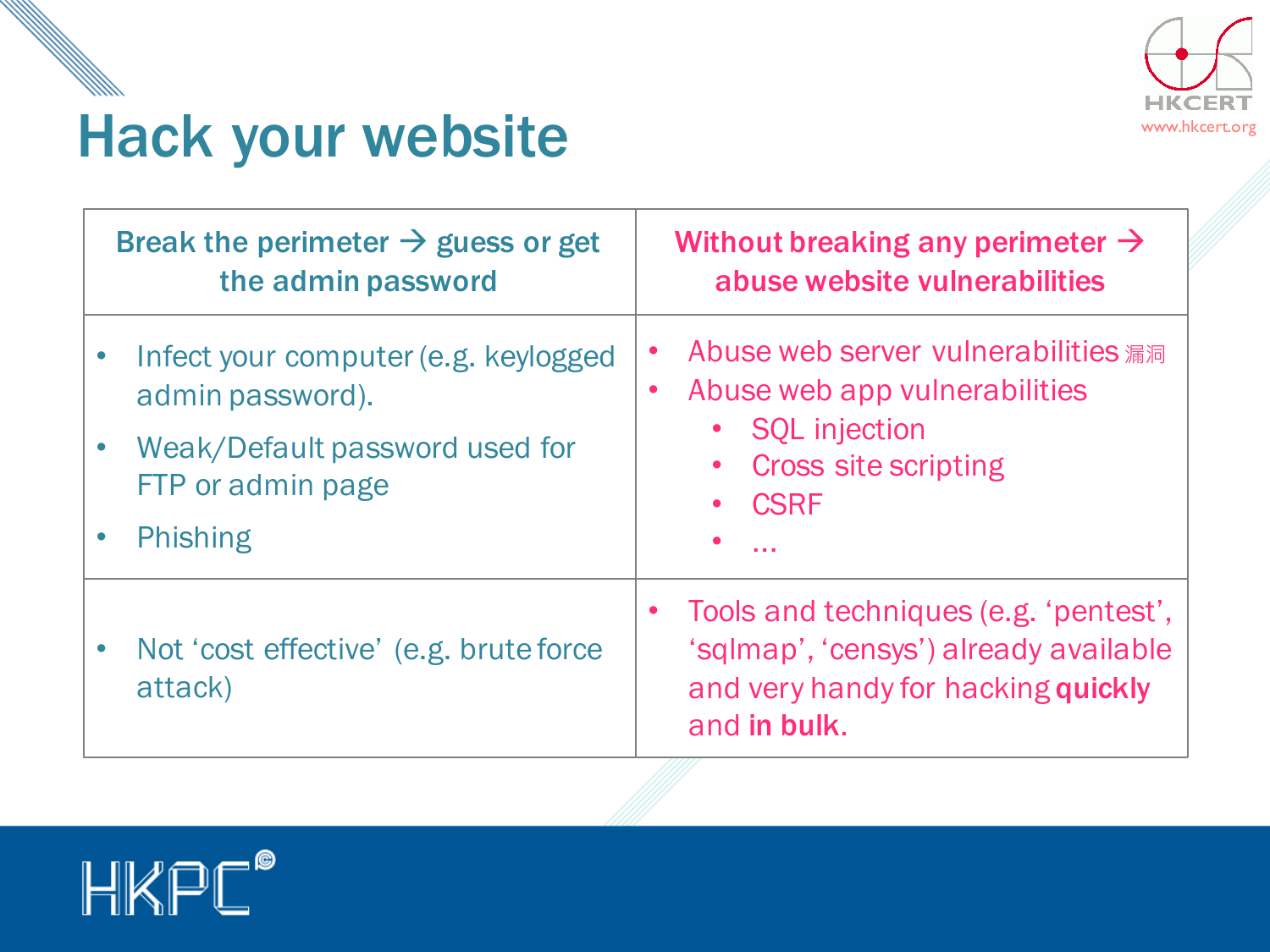

#### Hack your website was a series of the series of the series www.hkcert.org

- 'Vulnerable website' can mean:
	- web server (e.g. Linux + Apache, Windows + IIS), or/and
	- web app (e.g. Joomla, WordPress) is/are vulnerable
- Reasons for web server/app vulnerable:
	- No regular patch/update.
	- Outdated version.
	- Use vulnerable plugins.
	- Misconfiguration (e.g. too much privilege)
	- Web form input (e.g. contact us) implemented by developer/vendor  $\rightarrow$  not enough input validation

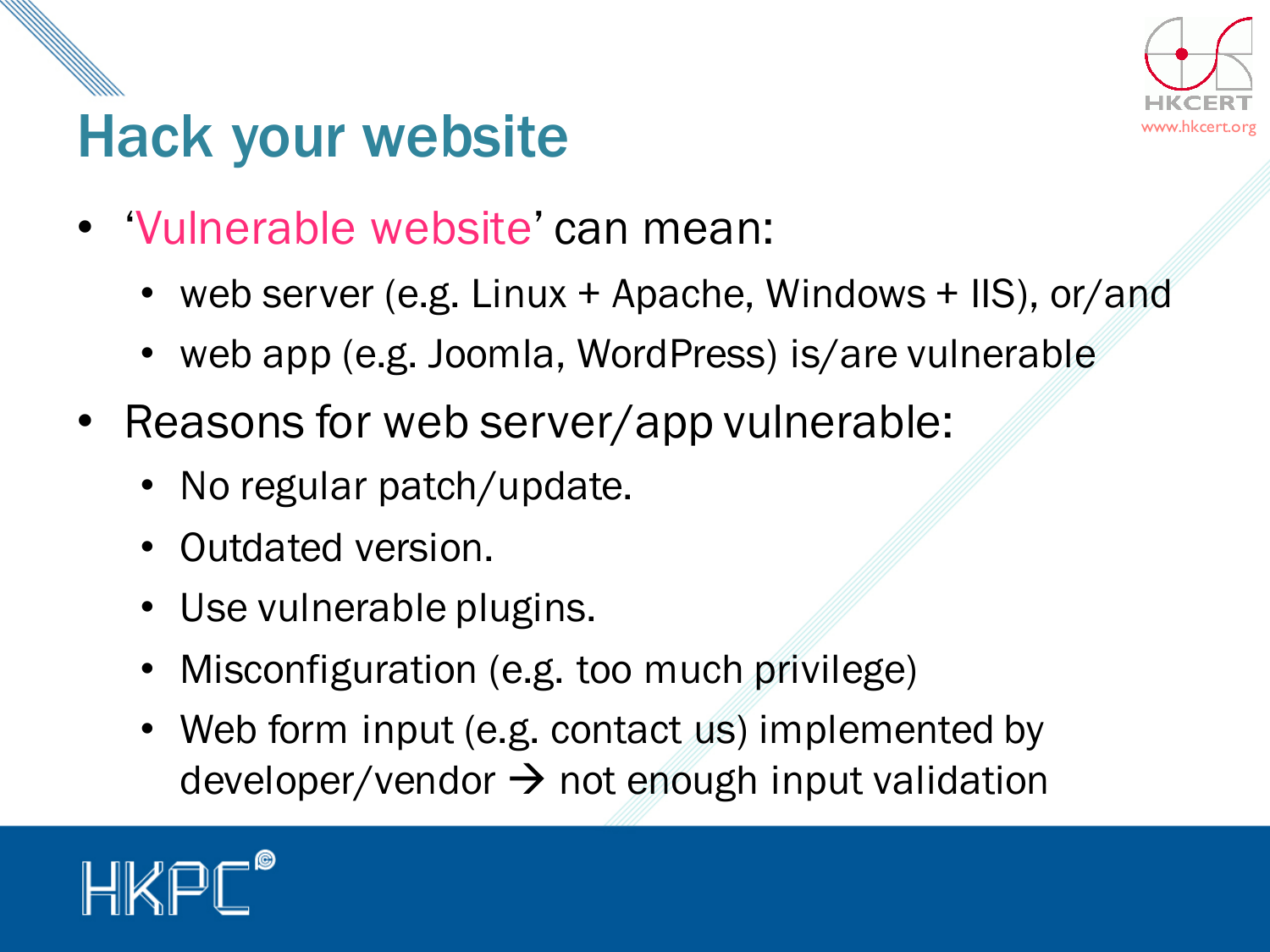





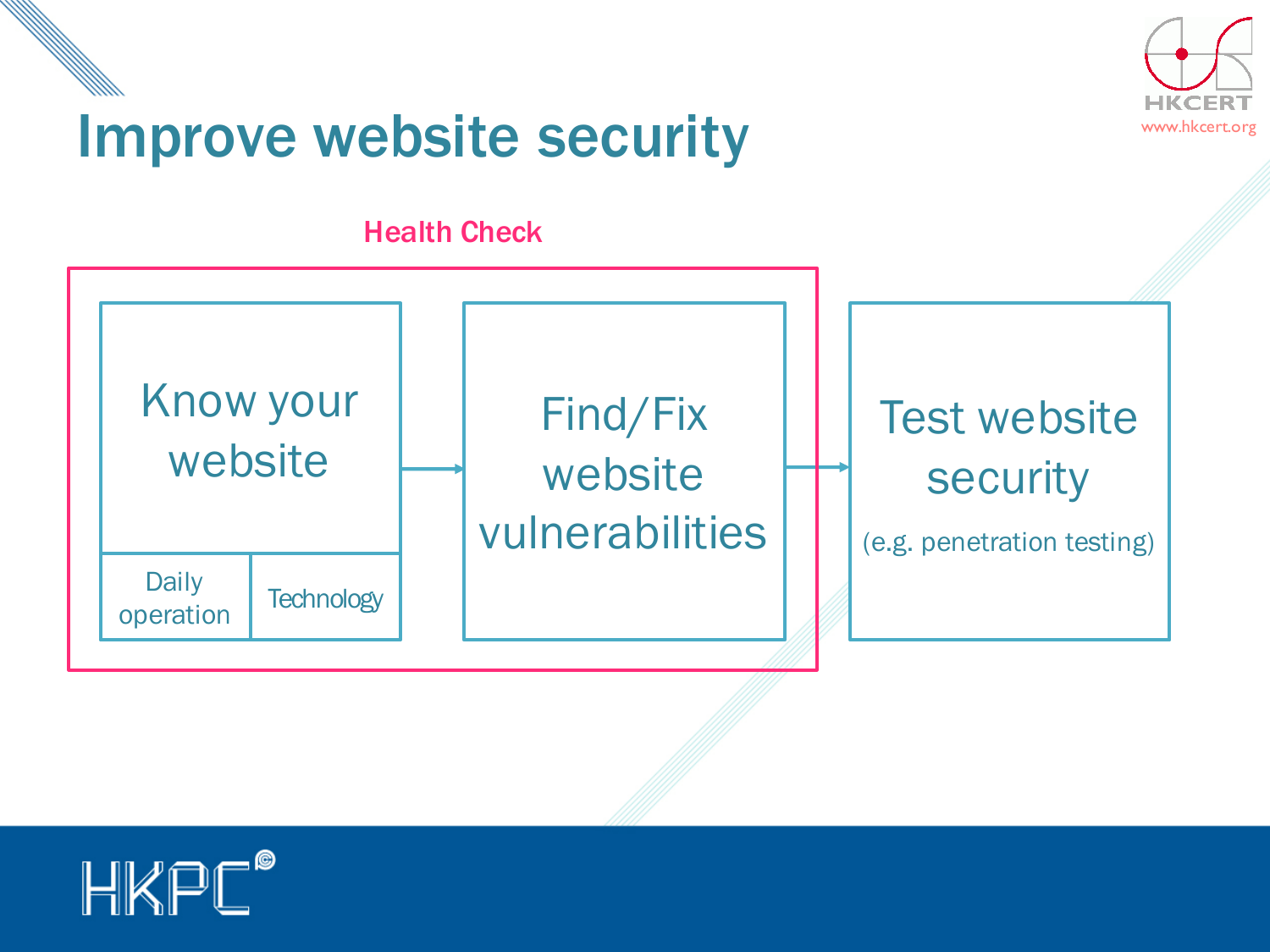

### 'Health Check'  $\rightarrow$  know your website with the state of the control of the control of  $\rightarrow$

- Daily operation:
	- Purpose of your website to your business
	- How critical is your website to your business?
	- Who can update the content?
	- Who can view the data collected?
	- Who is the technical support?
	- Who develops your website?
	- Do you know what contacts were input in WHOIS record?
	- What are the 'emergency contacts' for your website?
	- Any regulatory/standard to comply for your website?
- Technology:
	- How is your website hosted?
	- What type of web server is used? Which version?
	- What type of PHP / ASP / CMS / web app is running? Which version?
	- Any regular patch for server/app?
	- Any backup of your website?
	- Any app or FTP server for updating/viewing your website content/data?
	- Any control panel login for your hosting account?
	- Any email server configured under your website domain?

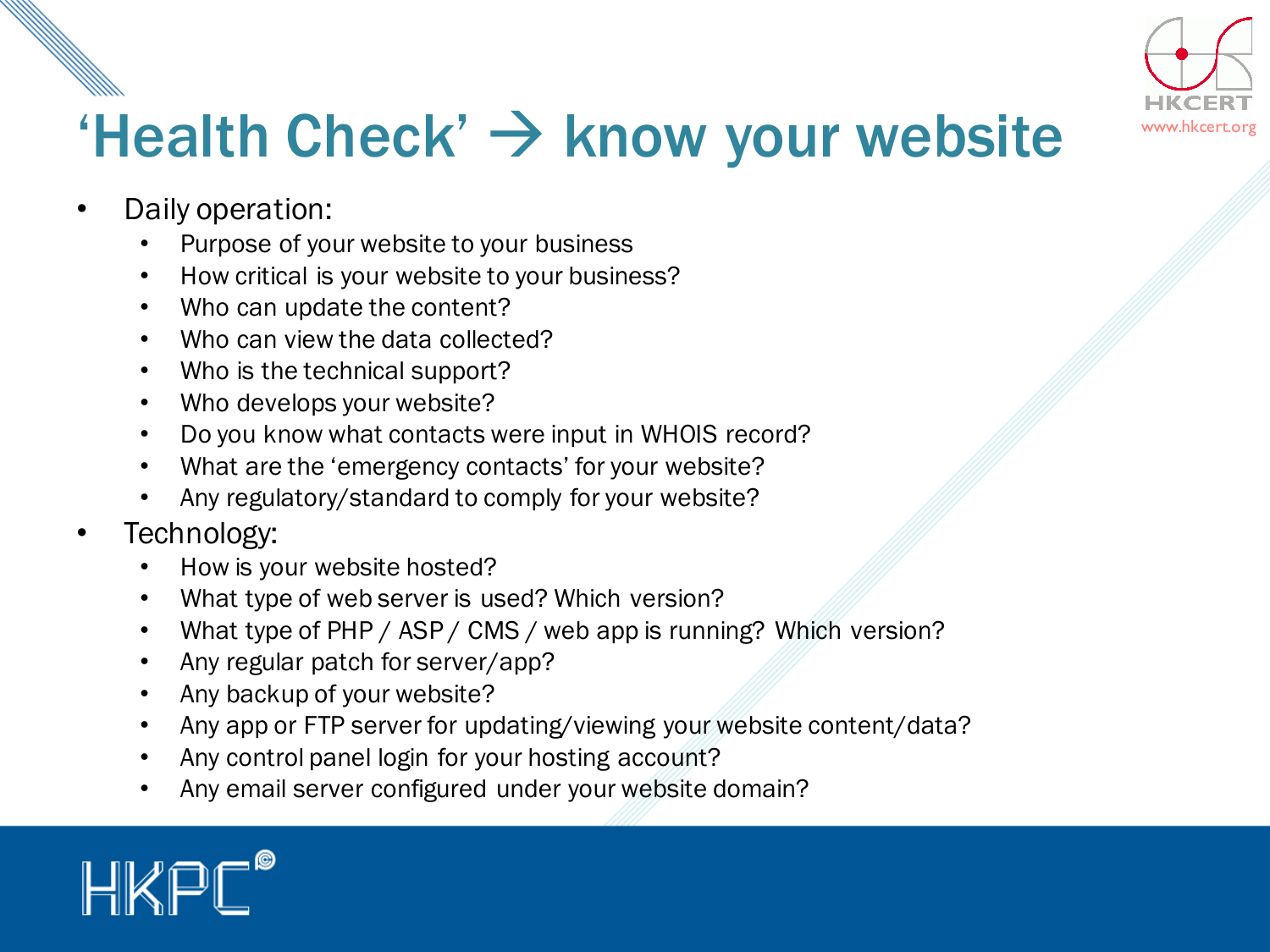| What do you know about<br>your website?                                                               | <b>Implication</b>                                                                                                                                | Consideration/Decision/Action                                                                                                               |
|-------------------------------------------------------------------------------------------------------|---------------------------------------------------------------------------------------------------------------------------------------------------|---------------------------------------------------------------------------------------------------------------------------------------------|
| Role of your website: the only<br>channel to convey information<br>to your customers                  | Website also part of your<br>business operation                                                                                                   | How to ensure website<br>down time within<br>tolerable level?                                                                               |
| <b>Staff A and B responsible</b><br>for updating website.                                             | The security of their<br>computers also critical.                                                                                                 | Enough protection for<br>their computers (or even<br>their home computers)?                                                                 |
| No patch applied to<br>website for 4 years;<br>Joomla 1.5.x being used.                               | Web server and Joomla<br>$ (latest version 3.x)$<br>security 4 years 'lag<br>behind'                                                              | Easy to hack your website $\rightarrow$<br>should you spend resources<br>on further securing it, or<br>building a new website?              |
| <b>WHOIS record not</b><br>reviewed since domain<br>registered; also no internal<br>technical support | Can some ex-employee<br>$\bullet$<br>still control your domain?<br>You may not know whom<br>$\bullet$<br>to contact if your website<br>is hacked? | Update and provide valid<br>$\bullet$<br>contacts in WHOIS record.<br>Prepare contact list for<br>$\bullet$<br>handling website<br>problem. |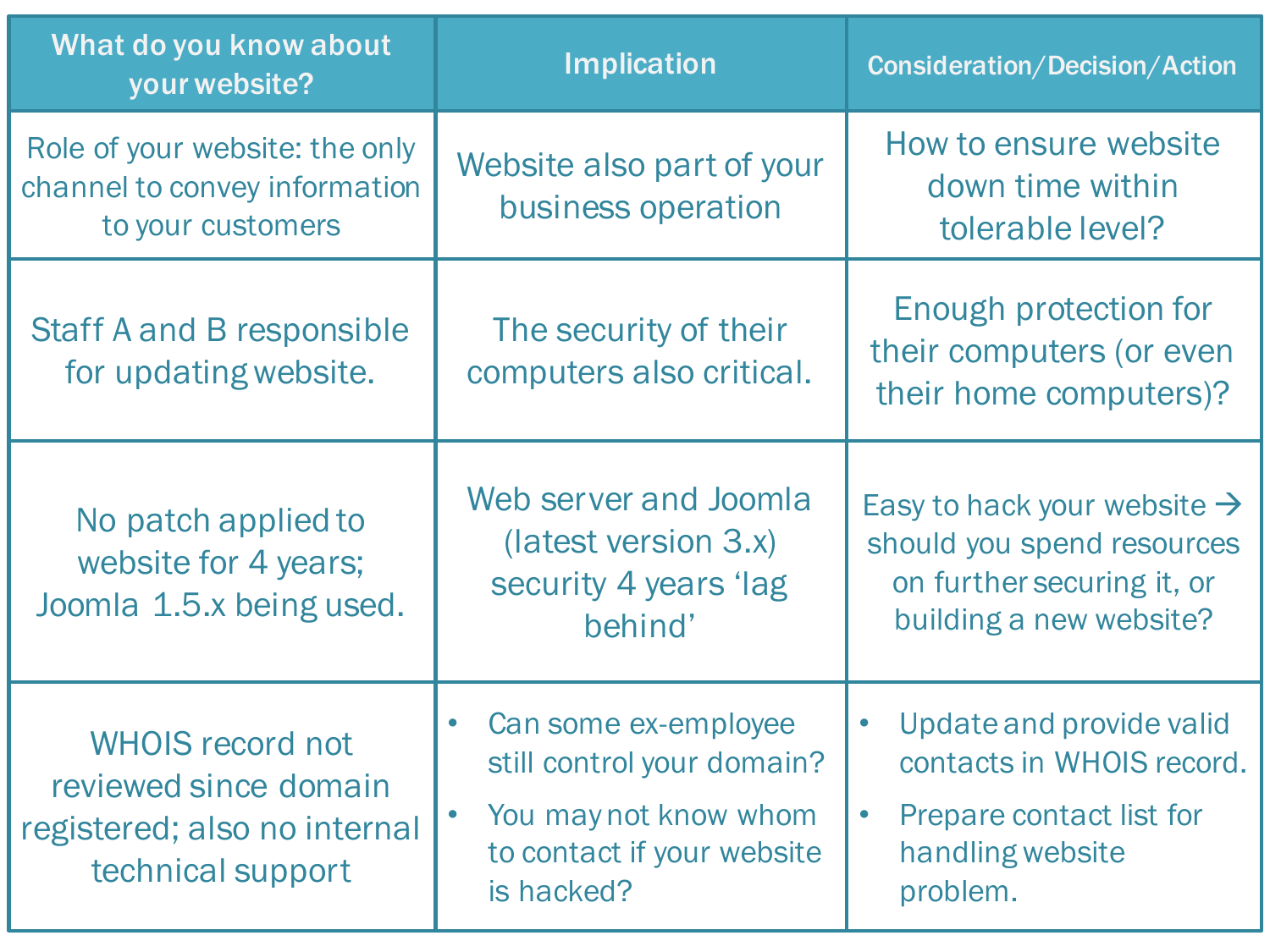#### 'Health Check'  $\rightarrow$  know your website

- Apart from technical factors, also know any operation factors affecting website security.
- Know how critical the website is to your business.
- Also act as initial 'gap analysis'  $\rightarrow$  how far from 'acceptable' security level
- Update or prepare key contacts for handling website problem.
- As a reference for deciding next actions, e.g. further security checking or re-building/migrating the website etc.

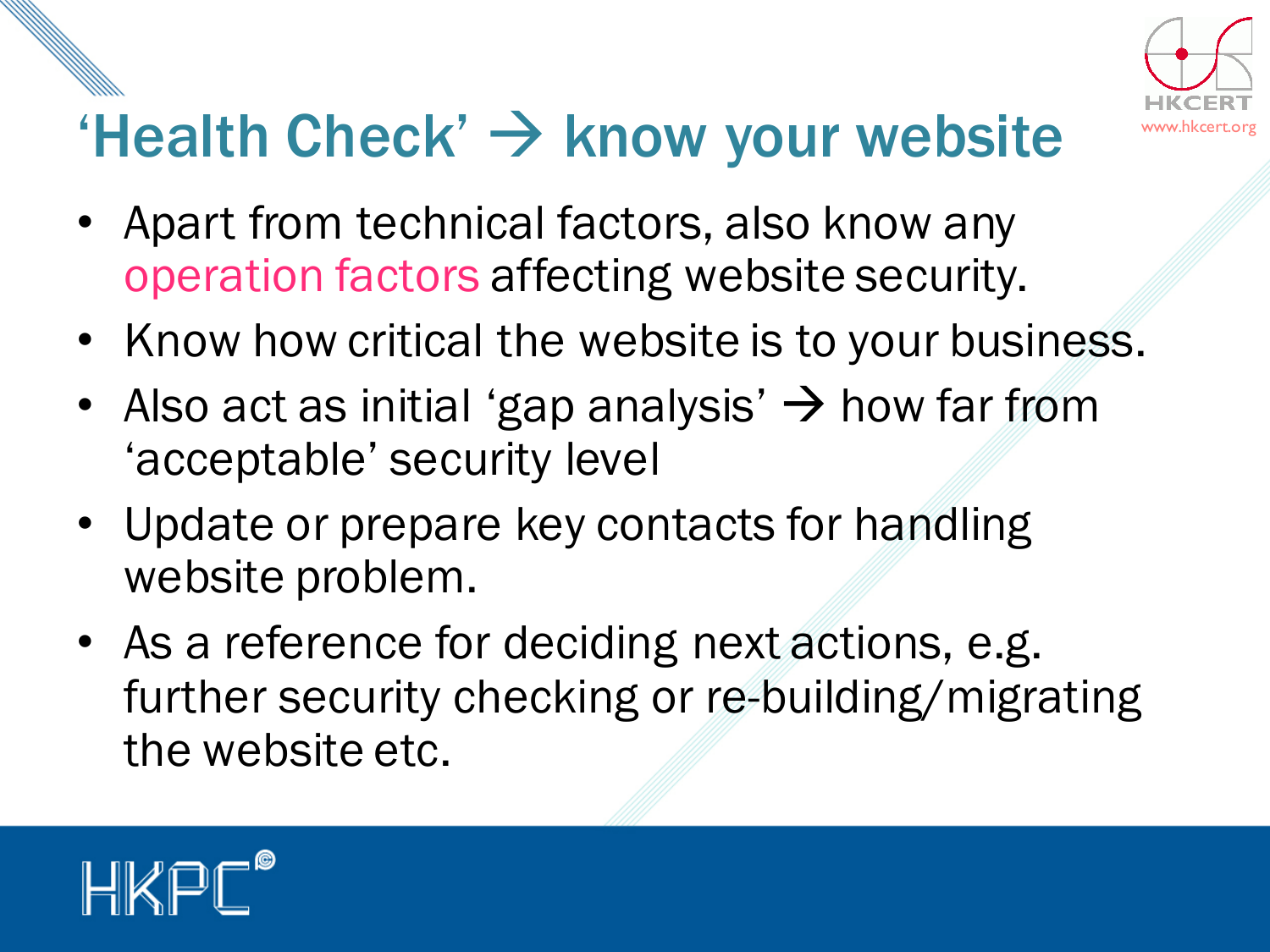#### 'Health Check'  $\rightarrow$  find/fix vulnerabilities

- Find/Fix vulnerabilities by 'website scanning':
	- The fastest way to identify any unpatched and potential security threat, and tell you how to fix them.
	- Some areas (e.g. login) may not be covered.
- Types of 'website scanning':
	- App specific scanning (e.g. Joomla, WordPress)
	- Website vulnerability scanner (www.hkcert.org/security-tools#SecAssTools)
- Some of the tools may be free, but may require technical knowledge or even vendor for usage and interpreting the result.

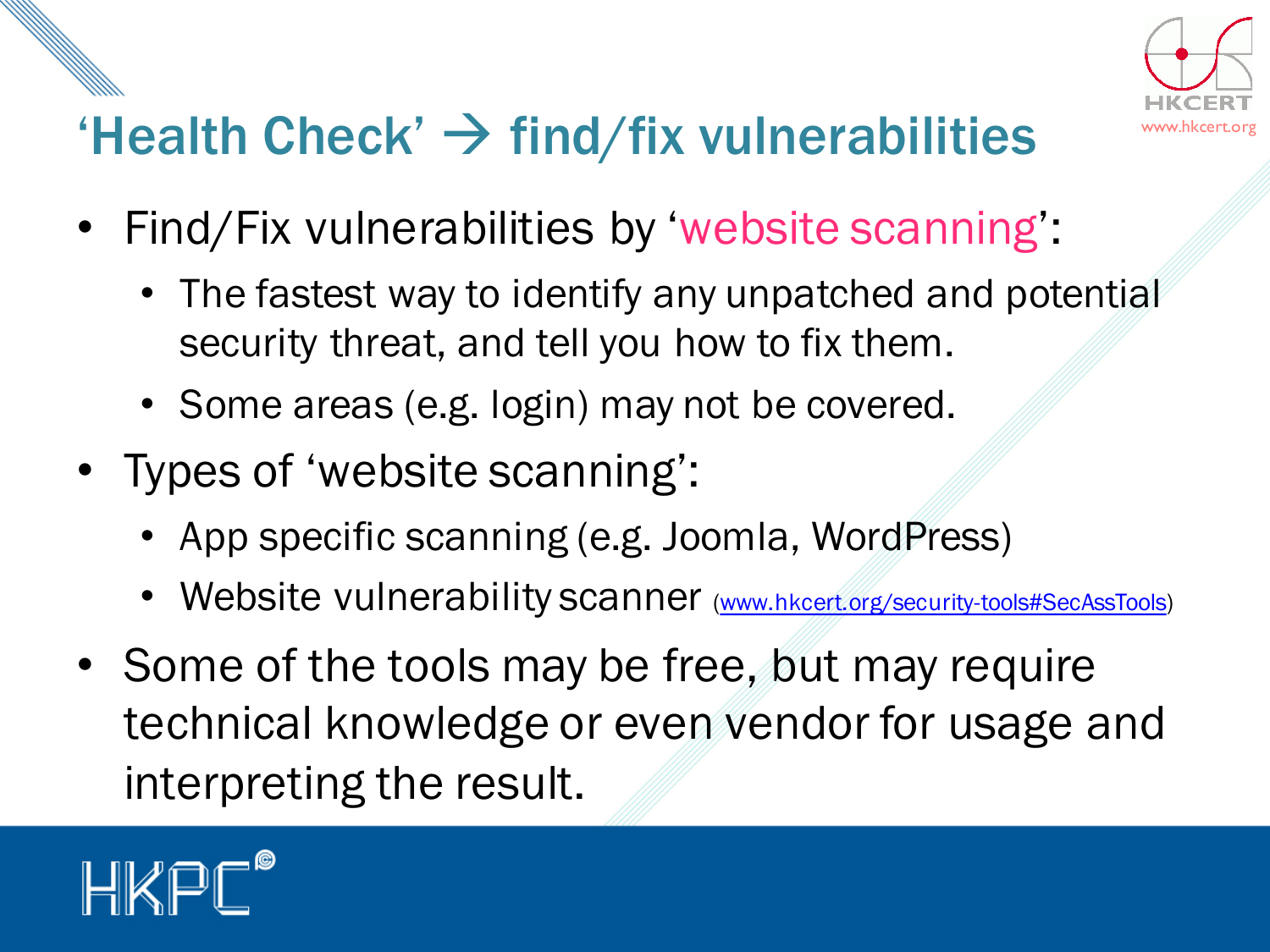

#### Maintain website security www.hkce

- **User** 
	- Maintain user workstation security.
- Website
	- Regular patch, update, scanning of web app/server
	- CMS specific security checking (e.g. file integrity)
	- Regular offline backup
- Prepare for emergency
	- Business contingency plan
	- Drill for website down/hacked
	- Provide reachable contact on website/WHOIS so that organizations like HKCERT can contact you if your site was found hacked.
- If your website does not function any more, remove it completely (note: you may need to keep the domain).

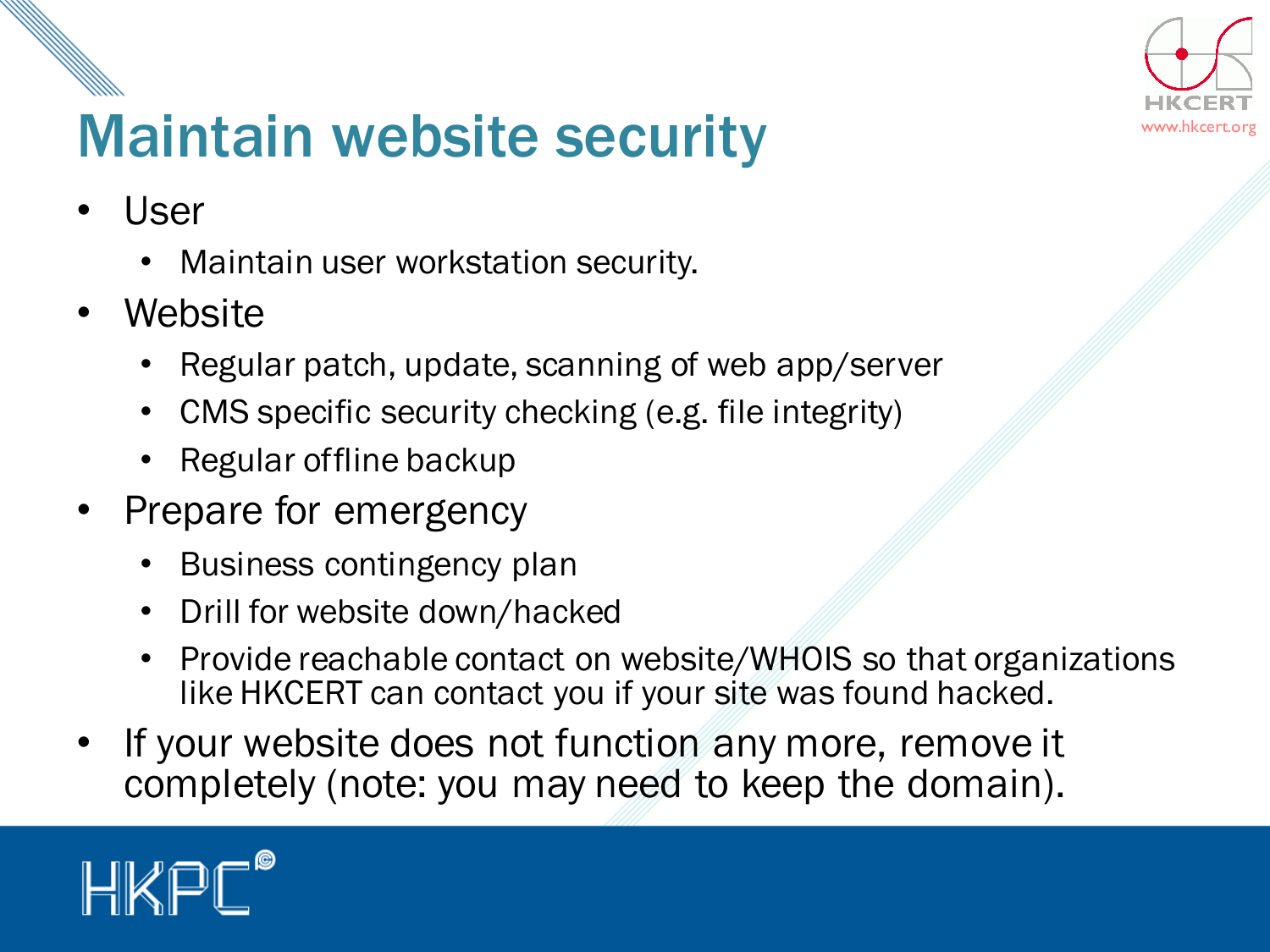

#### Takeaway

- Many cybercriminals hacked your website because they want your resources, which put your website as part of their criminal activities (e.g. distributing ransomware).
- Hacked website could affect your reputation and business operation.
- Your website will become vulnerable if you don't care about its security. Hacking your vulnerable website is not as hard as you think.
- Use 'health check' as the beginning of improving website security, regardless of the size of your organization and industry.